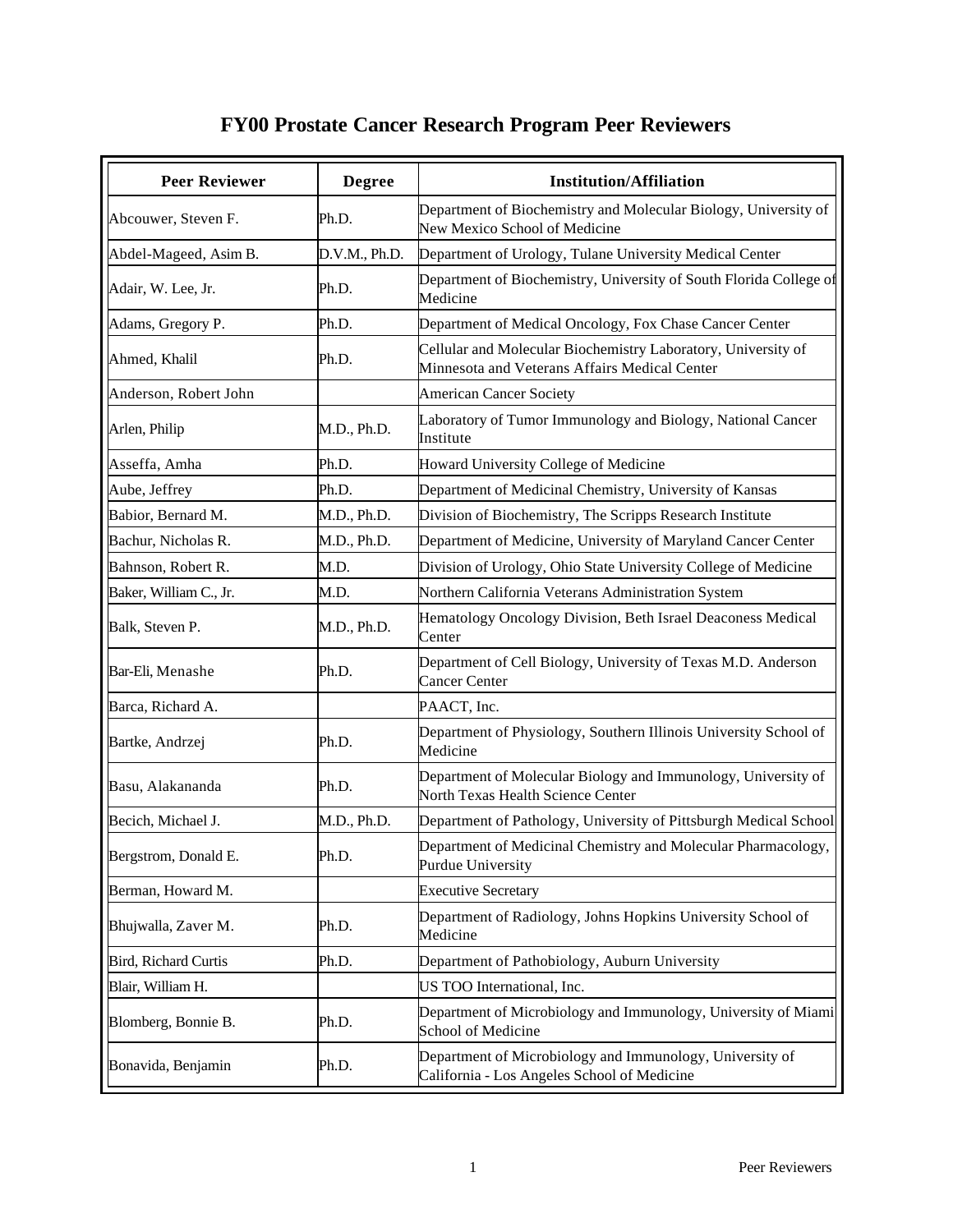| Boothman, David A.<br>Braunhut, Susan J. | Ph.D.<br>Ph.D. | Department of Radiation Oncology, Case Western Reserve<br>University                                       |
|------------------------------------------|----------------|------------------------------------------------------------------------------------------------------------|
|                                          |                |                                                                                                            |
|                                          |                | Department of Biology, University of Massachusetts at Lowell                                               |
| Bridges, Kenneth                         | M.D., Ph.D.    | Division of Hematology, Harvard Medical School                                                             |
| Brock, William A.                        | Ph.D.          | Department of Experimental Radiation Oncology, University of<br>Texas M.D. Anderson Cancer Center          |
| Brooks, James                            | M.D.           | Department of Urology, Stanford University Medical Center                                                  |
| Brown, Diane R.                          | Ph.D.          | College of Urban, Labor and Metropolitan Affairs, Wayne State<br>University                                |
| Brown, Milton L.                         | M.D., Ph.D.    | Department of Chemistry, University of Virginia                                                            |
| Brown, Richard F.                        |                | <b>Florida Cancer Education Network</b>                                                                    |
| Brown, Stephen                           | Ph.D.          | Department of Radiation Oncology, Henry Ford Health Systems                                                |
| Brown, Terry R.                          | Ph.D.          | Department of Biochemistry and Molecular Biology, Johns<br><b>Hopkins University</b>                       |
| Browne, John M.                          | Ph.D.          | Cancer Cell Biology Laboratory, Clark Atlanta University                                                   |
| Bubley, Glenn                            | M.D.           | Department of Genitourinary Oncology, Harvard Institute of<br>Medicine                                     |
| Bump, Edward A.                          | Ph.D.          | Department of Neurosurgery, Cleveland Clinic Foundation                                                    |
| Burnstein, Kerry L.                      | Ph.D.          | Department of Molecular and Cellular Pharamacology, University<br>of Miami School of Medicine              |
| Bushman, Wade A.                         | M.D., Ph.D.    | Department of Urology, Northwestern University School of<br>Medicine                                       |
| Buttyan, Ralph                           | Ph.D.          | Department of Urology, Columbia University                                                                 |
| Cabral-Evins, Daramola N.                | Dr.P.H.        | Department of Public Health, San Francisco City and County                                                 |
| Calter, Michael                          | Ph.D.          | Department of Chemistry, University of Rochester                                                           |
| Carey, Robert                            |                | Men Coming Together                                                                                        |
| Carpten, John                            | Ph.D.          | National Human Genome Research Institute                                                                   |
| Castagnoli, Neal, Jr.                    | Ph.D.          | Department of Chemistry, Virginia Polytechnic Institute and State<br>University                            |
| Cerhan, James R.                         | M.D., Ph.D.    | Health Sciences Research, Mayo Clinic                                                                      |
| Chai, Karl X.                            | Ph.D.          | Department of Molecular Biology and Microbiology, University of<br>Central Florida                         |
| Chamberland, Bertrand L.                 |                | Saint Josephs Hospital US TOO Prostate Cancer Support Group                                                |
| Chambers, Setsuko K.                     | M.D.           | Department of Obstetrics and Gynecology, Yale University School<br>of Medicine                             |
| Chan, Thomas C.K.                        | Ph.D.          | Department of Pharmacology and Toxicology, Epix Medical, Inc.                                              |
| Chapman, J. Donald                       | Ph.D.          | Department of Radiation Oncology, Fox Chase Cancer Center                                                  |
| Chatterjee, Bandana                      | Ph.D.          | Department of Cellular and Structural Biology, University of Texas<br>Health Science Center at San Antonio |
| Chavez, Noel                             | Ph.D.          | School of Public Health, University of Illinois at Chicago                                                 |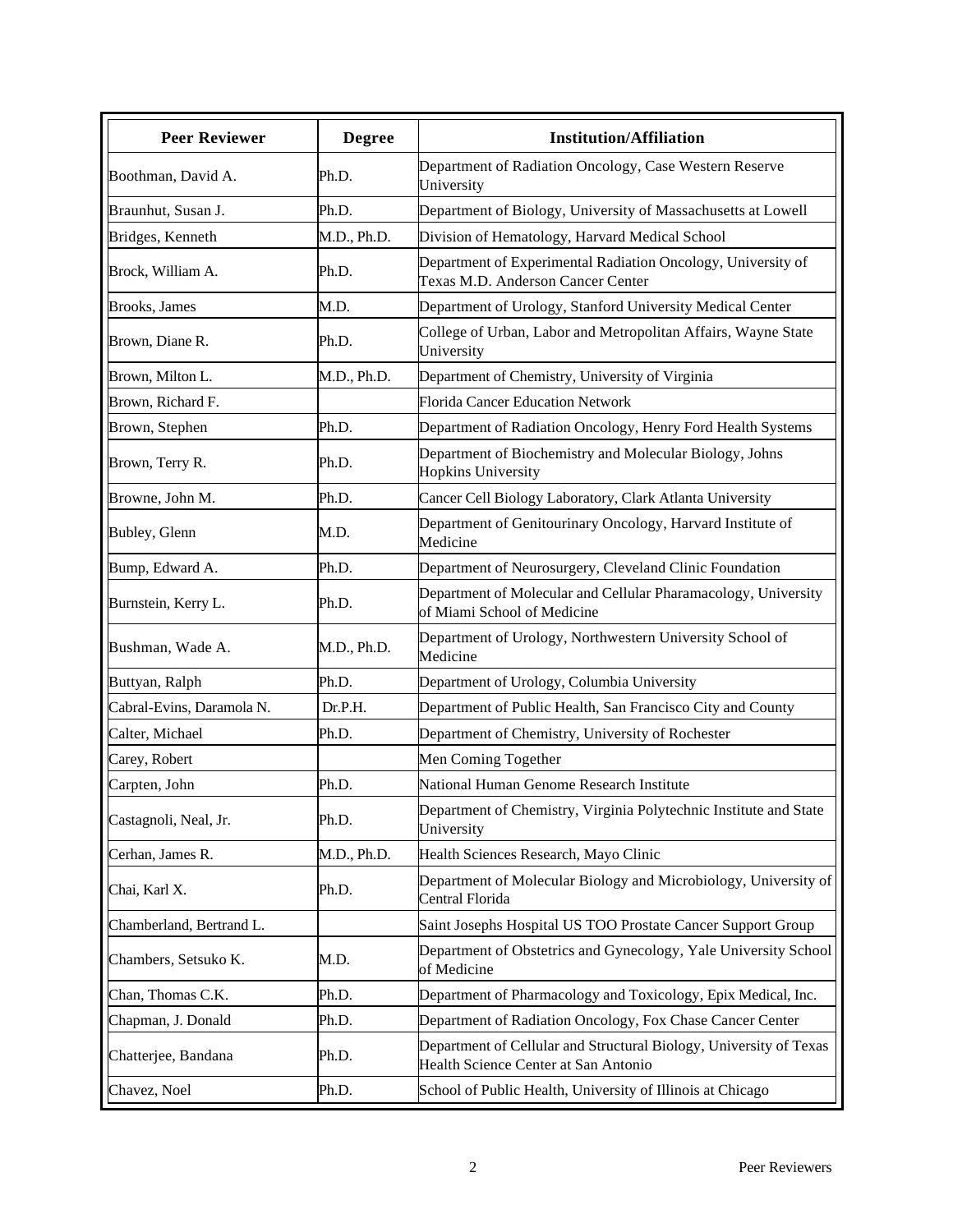| <b>Peer Reviewer</b>    | <b>Degree</b> | <b>Institution/Affiliation</b>                                                                                                    |
|-------------------------|---------------|-----------------------------------------------------------------------------------------------------------------------------------|
| Chen, Yong Q.           | Ph.D.         | Department of Pathology, Wayne State University                                                                                   |
| Cher, Michael L.        | M.D.          | Department of Urology and Pathology, Wayne State University                                                                       |
| Chirgwin, John M.       | Ph.D.         | Department of Medicine Division of Endocrinology, University of<br>Texas Health Science Center at San Antonio                     |
| Chrysogelos, Susan A.   | Ph.D.         | Lombardi Cancer Center, Georgetown University                                                                                     |
| Cidlowski, John A.      | Ph.D.         | Laboratory of Signal Transduction, National Institute of<br>Environmental Health Sciences, National Institutes of Health          |
| Clark, Andrew A.        |               | Pendelton Prostate Cancer Support Group                                                                                           |
| Cohen, Stanley          | M.D.          | Department of Pathology and Laboratory Medicine, University of<br>Medicine and Dentistry of New Jersey, New Jersey Medical School |
| Cole, David J.          | M.D.          | Department of Surgery, Medical University of South Carolina                                                                       |
| Conti, Claudio J.       | D.V.M., Ph.D. | Department of Carcinogenesis, University of Texas M.D.<br><b>Anderson Cancer Center</b>                                           |
| Cooney, Kathleen A.     | M.D.          | Departments of Internal Medicine and Surgery, University of<br>Michigan Medical School                                            |
| Costello, Les           | Ph.D.         | Department of Oral and Craniofacial Biological Sciences, Maryland<br>Dental School, University of Maryland                        |
| Cunha, Gerald R.        | Ph.D.         | Department of Anatomy, University of California at San Francisco                                                                  |
| D'Arpa, Peter           | Ph.D.         | Department of Biochemistry, Uniformed Services University of the<br><b>Health Sciences</b>                                        |
| Daar, Ira O.            | Ph.D.         | National Cancer Institute/Frederick                                                                                               |
| Dahiya, Rajvir          | Ph.D.         | Department of Urology, Veterans Affairs Medical Center and<br>University of California at San Francisco                           |
| Dale, Allan             |               | Prostate Cancer Support Group - Rochester                                                                                         |
| Danielpour, David       | Ph.D.         | Cancer Center, UCRC #2                                                                                                            |
| Danks, Mary K.          | Ph.D.         | Department of Molecular Pharmacology, Saint Jude Children's<br>Research Hospital                                                  |
| deKernion, Jean B.      | M.D.          | Los Angeles School of Medicine, University of California at Los<br>Angeles                                                        |
| Diamond, Don            | Ph.D.         | Department of Virology, Beckman Research Institute of the City of<br>Hope                                                         |
| DiAugustine, Richard P. | Ph.D.         | Laboratory of Molecular Carcinogenesis, National Institute of<br>Environmental Health Sciences, National Institutes of Health     |
| Diefenbach, Michael A.  | Ph.D.         | Division of Population Science, Fox Chase Cancer Center                                                                           |
| Dinney, Colin           | M.D.          | Department of Urology and Cancer Biology, University of Texas<br>M.D. Anderson Cancer Center                                      |
| Dodson, John A.         |               | Prostate Cancer Support Group - Greater Kingsport                                                                                 |
| Dong, Zhongyun          | M.D., Ph.D.   | Department of Cell Biology, University of Texas                                                                                   |
| Douglas, Joanne T.      | Ph.D.         | Division of Human Gene Therapy, Pathology, University of<br>Alabama at Birmingham                                                 |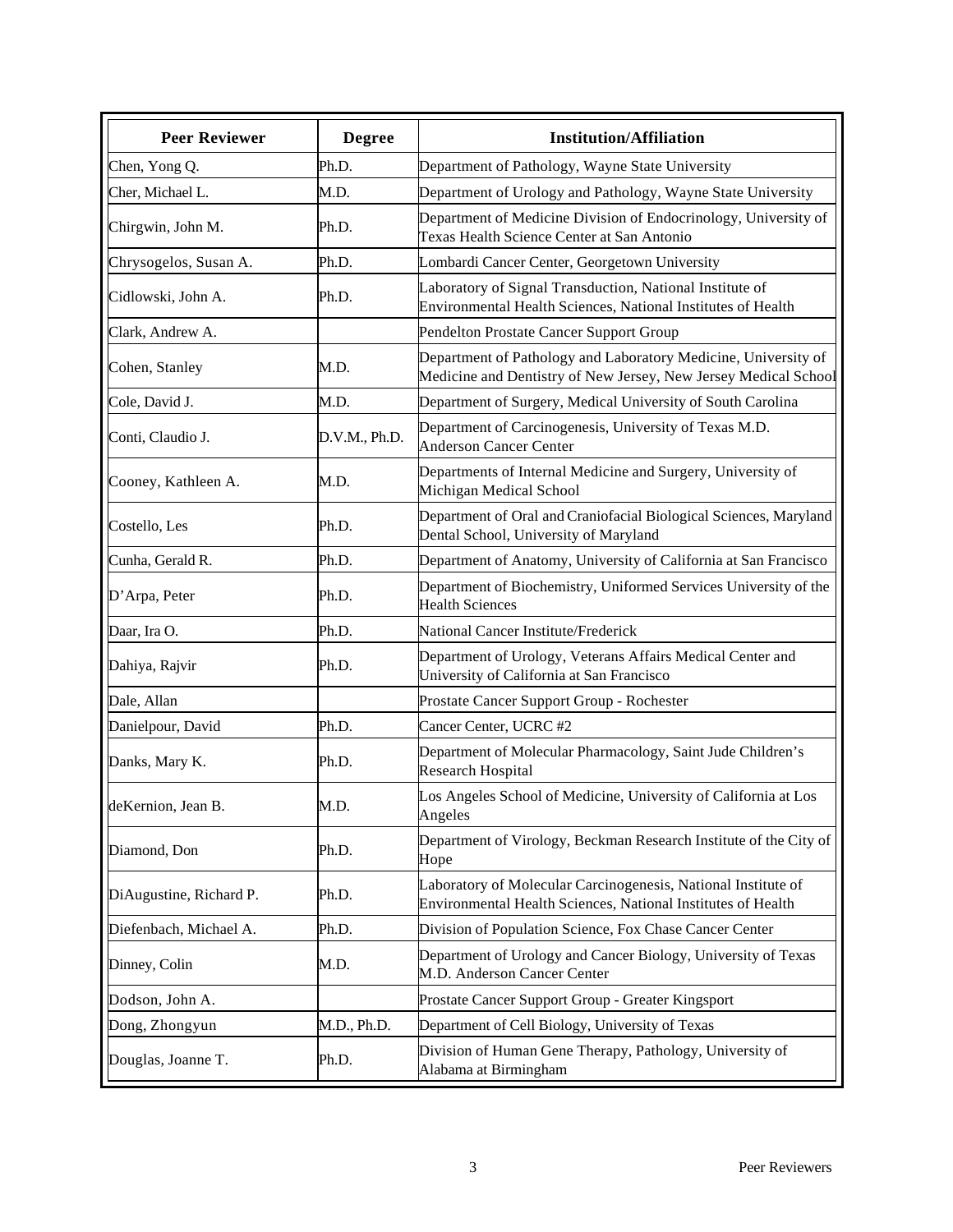| <b>Peer Reviewer</b>    | <b>Degree</b> | <b>Institution/Affiliation</b>                                                                          |
|-------------------------|---------------|---------------------------------------------------------------------------------------------------------|
| Doxsey, Stephen         | Ph.D.         | Program in Molecular Medicine, University of Massachusetts<br><b>Medical Center</b>                     |
| Durand, Ralph E.        | Ph.D.         | Medical Biophysics Department, British Columbia Cancer Research<br>Center                               |
| Dwyer, Samuel J., III   | Ph.D.         | Department of Radiology, University of Virginia Health Science<br>Center                                |
| Eickelberg, William C.  |               | Southeast Wisconsin Regional Cancer Center                                                              |
| El-Ashry, Dorraya       | Ph.D.         | Department of Oncology, Georgetown University Lombardi Cancer<br>Center                                 |
| Evans, Sydney M.        | V.M.D.        | Department of Radiation Oncology, University of Pennsylvania                                            |
| Fawwaz, Rashid A.       | M.D., Ph.D.   | Division of Nuclear Medicine, Presbyterian Hospital                                                     |
| Feigelson, Heather      | Ph.D.         | Epidemiology and Surveillance Research, American Cancer Society<br>National Home Office                 |
| Feldman, David          | M.D.          | Division of Endocrinology, Stanford University School of<br>Medicine, Stanford Medical Center           |
| Fine, Robert L.         | M.D.          | Department of Medicine, Division of Oncology, Columbia<br>University College of Physicians and Surgeons |
| Fleming, Quince D., Jr. |               | Southern Maryland Hospital and The Crawford Group, Inc.                                                 |
| Forde, James A.         |               | Scripps Stevens Cancer Center                                                                           |
| Franklin, Renty B.      | Ph.D.         | Department of Craniofacial Biological Sciences, University of<br>Maryland Dental School                 |
| Frase, Robert W.        |               | George Washington University Prostate Cancer Support Group                                              |
| Freeman, Michael R.     | Ph.D.         | Department of Urology Research, Children's Hospital Harvard<br><b>Medical School</b>                    |
| Freeman, Vincent L.     | M.D. M.P.H.   | Department of Preventive Medicine/Epidemiology, Loyola<br><b>University Medical Center</b>              |
| Fuqua, Suzanne A.W.     | Ph.D.         | Breast Center, Baylor College of Medicine                                                               |
| Gabrilovich, Dmitry     | M.D., Ph.D.   | H. Lee Moffitt Cancer Center, University of South Florida                                               |
| Galy, Anne              | Ph.D.         | Karmanos Cancer Institute                                                                               |
| Gascard, Philippe D.    | Ph.D.         | Life Sciences Division, University of California at Berkeley                                            |
| Gelmann, Edward         | M.D.          | Lombardi Cancer Center, Georgetown University                                                           |
| Gimotty, Phyllis A.     | Ph.D.         | Department of Biostatistics and Epidemiology, University of<br>Pennsylvania School of Medicine          |
| Gius, David             | M.D., Ph.D.   | Section of Cancer Biology, Washington University                                                        |
| Gobel, Stephen          | D.D.S.        | <b>Executive Secretary</b>                                                                              |
| Goins, William F.       | Ph.D.         | Department of Molecular Genetics and Biochemistry, University of<br>Pittsburgh School of Medicine       |
| Gong, Michael C.        | M.D., Ph.D.   | Department of Surgery, Ohio State University Medical Center                                             |
| Goodridge, Alan G.      | Ph.D.         | College of Biological Sciences, Ohio State University                                                   |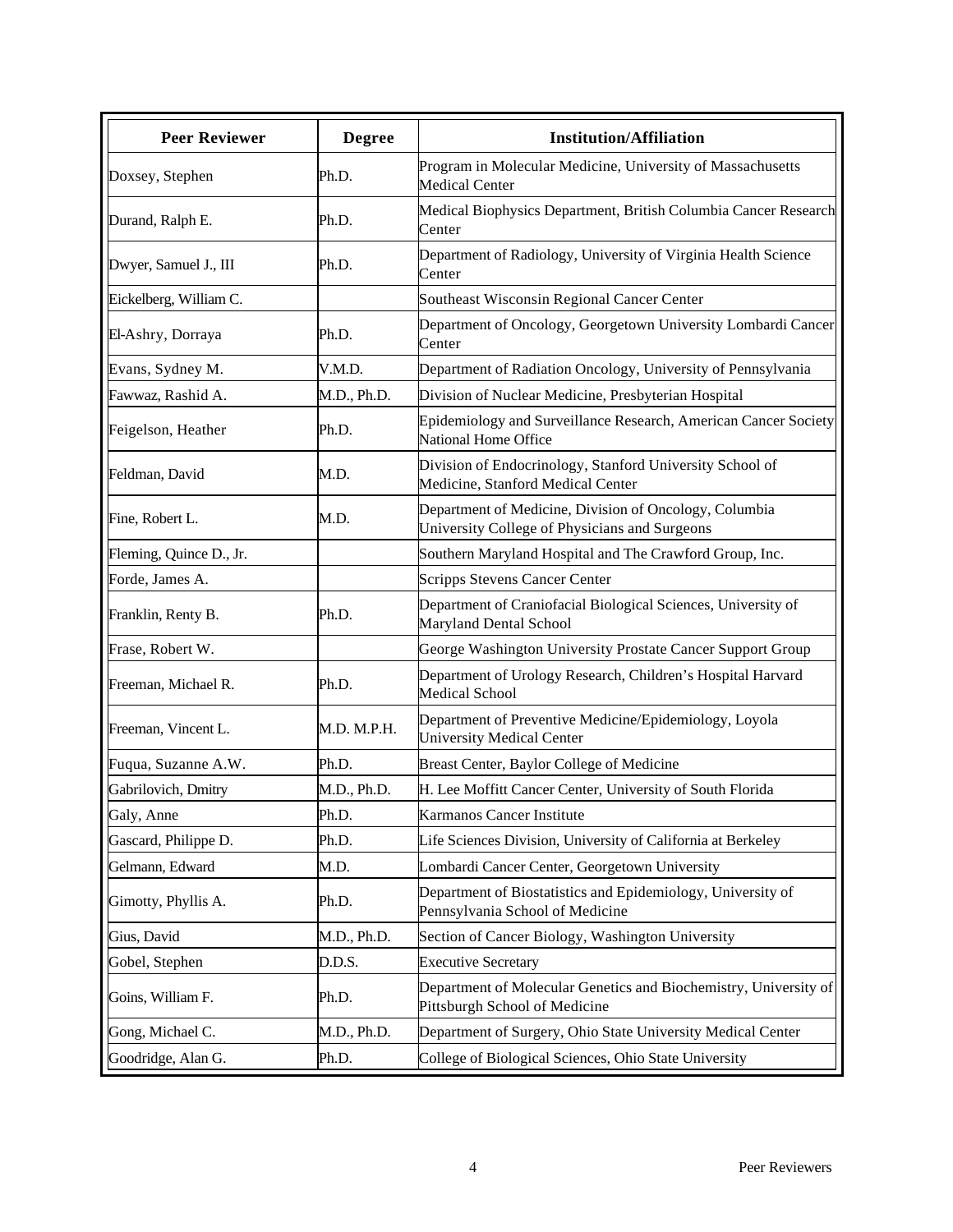| <b>Peer Reviewer</b>    | <b>Degree</b> | <b>Institution/Affiliation</b>                                                                                         |
|-------------------------|---------------|------------------------------------------------------------------------------------------------------------------------|
| Gopalkrishnan, Rahul V. | Ph.D.         | Department of Urology, Columbia University, College of<br>Physicians and Surgeons                                      |
| Gregory, Christopher W. | Ph.D.         | Department of Pediatrics, University of North Carolina School of<br>Medicine                                           |
| Grimes, James T.        | M.D.          | Prostate Cancer Survivors Support Group                                                                                |
| Groshen, Susan G        | Ph.D.         | Department of Preventive Medicine, University of Southern<br>California - Norris Cancer Center                         |
| Gumerlock, Paul H.      | Ph.D.         | Division of Hematology and Oncology, University of California<br>Davis Cancer Center                                   |
| Gunatilaka, Leslie      | Ph.D.         | Department of Arid Land Studies, University of Arizona                                                                 |
| Haber, Roberta          | Ph.D.         | <b>Executive Secretary</b>                                                                                             |
| Hafeli, Urs             | Ph.D.         | Radiation Oncology Department, The Cleveland Clinic Foundation                                                         |
| Hallman, Michael        | Ph.D.         | School of Public Health, University of Texas                                                                           |
| Hamelburg, Emanuel W.   |               | Massachuesetts Prostate Cancer Support Network                                                                         |
| Haro, Luis S.           | Ph.D.         | Division of Life Sciences, University of Texas at San Antonio                                                          |
| Harris, Randall E.      | M.D., Ph.D.   | School of Public Health, Ohio State University                                                                         |
| Hayward, Simon W.       | Ph.D.         | Department of Urologic Surgery, Vanderbilt University School of<br>Medicine                                            |
| Helferich, William      | Ph.D.         | Department of Food Science and Nutrition, University of Illinois                                                       |
| Helman, Sandy I.        | Ph.D.         | Department of Molecular and Integrative Physiology, University of<br>Illinois at Urbana Champaign                      |
| Higano, Celestia S.     | M.D.          | Medicine and Urology Division of Oncology, University of<br>Washington Medical Center                                  |
| Hill, Colin K.          | Ph.D.         | Department of Radiation Oncology, University of Southern<br>California School of Medicine                              |
| Ho, Shuk-Mei            | Ph.D.         | Department of Surgery, Division of Urology, University of<br><b>Massachusetts Medical School</b>                       |
| Horeff, Thomas G.       |               | Anne Arundel Medical Center Prostate Cancer Support Group                                                              |
| Horowitz, Jonathan M.   | Ph.D.         | Department of Anatomy/Physiology Sciences/Radiology, North<br>Carolina State University College of Veterinary Medicine |
| Hsieh, Jer-Tsong        | Ph.D.         | Department of Urology, University of Texas Southwestern Medical<br>Center at Dallas                                    |
| Humphrey, Peter A.      | M.D., Ph.D.   | Department of Pathology, Washington University Medical Center                                                          |
| Huppi, Konrad           | Ph.D.         | Laboratory of Genetics, National Cancer Institute, National<br>Institutes of Health                                    |
| Ittmann, Michael        | M.D., Ph.D.   | Research Service, Houston Veterans Affairs Medical Center                                                              |
| Jacobs, Danny O.        | M.D.          | Creighton University School of Medicine                                                                                |
| Jeng, Meei-Huey         | Ph.D.         | Department of Medicine, Hematology/Oncology, Indiana<br>University                                                     |
| Johnson, Carolyn C.     | Ph.D.         | Department of Community Health Sciences, Tulane University                                                             |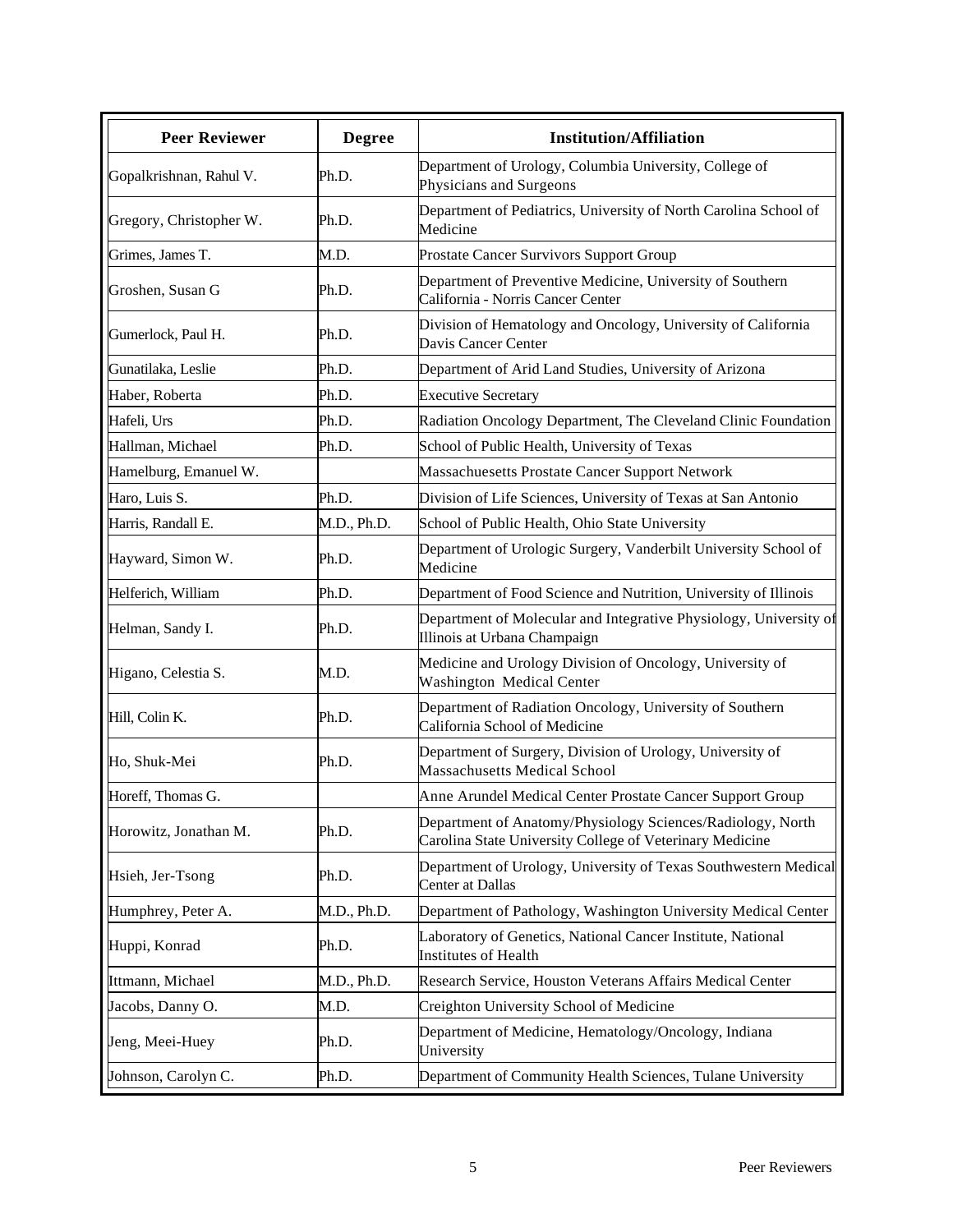| <b>Peer Reviewer</b>   | <b>Degree</b> | <b>Institution/Affiliation</b>                                                                                         |
|------------------------|---------------|------------------------------------------------------------------------------------------------------------------------|
| Kan-Mitchell, June     | Ph.D.         | Department of Pathology, Karmanos Cancer Institute                                                                     |
| Kao, Chinghai          | Ph.D.         | Department of Urology, Indiana University                                                                              |
| Kaplan, Alan M.        | Ph.D.         | Department of Microbiology and Immunology, University of<br>Kentucky School of Medicine                                |
| Kazmierczak, Eugene J. |               | Anne Arundel Medical Center Prostate Support                                                                           |
| Keller, Jonathan R.    | Ph.D.         | Intramural Research and Support Program, National Cancer<br>Institute Frederick Cancer Research and Development Center |
| Kern, Francis G.       | Ph.D.         | Department of Biochemistry and Molecular Biology, Southern<br><b>Research Institute</b>                                |
| Killary, Ann M.        | Ph.D.         | Division of Pathology and Laboratory Medicine, University of<br>Texas M.D. Anderson Cancer Center                      |
| Kim, Helen             | Ph.D.         | Department of Pharmacology and Toxicology, University of<br>Alabama at Birmingham                                      |
| Kinniburgh, Alan J.    | Ph.D.         | The Leukemia and Lymphoma Society                                                                                      |
| Kittles, Rick          | Ph.D.         | Department of Microbiology, Howard University                                                                          |
| Klein, Stanley F.      |               | Longwood Medical Center Prostate Cancer Support Group                                                                  |
| Kleinman, Hynda K.     | Ph.D.         | National Institute of Dental and Cranofacial Research, National<br>Institutes of Health                                |
| Koeffler, Phillip      | M.D.          | Division of Hematology Oncology, Cedars-Sinai Medical Center                                                           |
| Kuchta, Robert         | Ph.D.         | Department of Chemistry and Biochemistry, University of Colorado<br>at Boulder                                         |
| Kumar, Rakesh          | Ph.D.         | Department of Molecular and Cellular Oncology, University of<br>Texas M.D. Anderson Cancer Center                      |
| Kushi, Lawrence H.     | Sc.D.         | Department of Health and Behavior Studies, Teachers College<br>Columbia University                                     |
| Kwon, Eugene D.        | M.D.          | Cardinal Bernardin Cancer Center, Loyola University Medical<br>Center                                                  |
| Labrie, Claude         | M.D., Ph.D.   | Laboratory of Molecular Endocrinology, Laval University Medical<br>Center (CHUL)                                       |
| Lamph, William W.      | Ph.D.         | Retinoid Research, Ligand Pharmaceuticals, Inc.                                                                        |
| Leitgeb, Donald J.     |               | US TOO International, Inc.                                                                                             |
| Leong, Lucille A.      | M.D.          | Department of Medical Oncology, City of Hope National Medical<br>Center                                                |
| Leslie, J. Paul        |               | <b>Ochsner Cancer Institute</b>                                                                                        |
| Levine, Alice          | M.D.          | Department of Medicine, Division of Endocrinology, Mount Sinai<br>School of Medicine                                   |
| Liebhaber, Stephen A.  | M.D.          | Department of Genetics, University of Pennsylvania, Howard<br>Hughes Medical Institute                                 |
| Lingrel, Jerry B.      | Ph.D.         | Department of Molecular Genetics, University of Cincinnati<br>College of Medicine                                      |
| Lipkus, Isaac Marcelo  | Ph.D.         | Duke University Medical Center                                                                                         |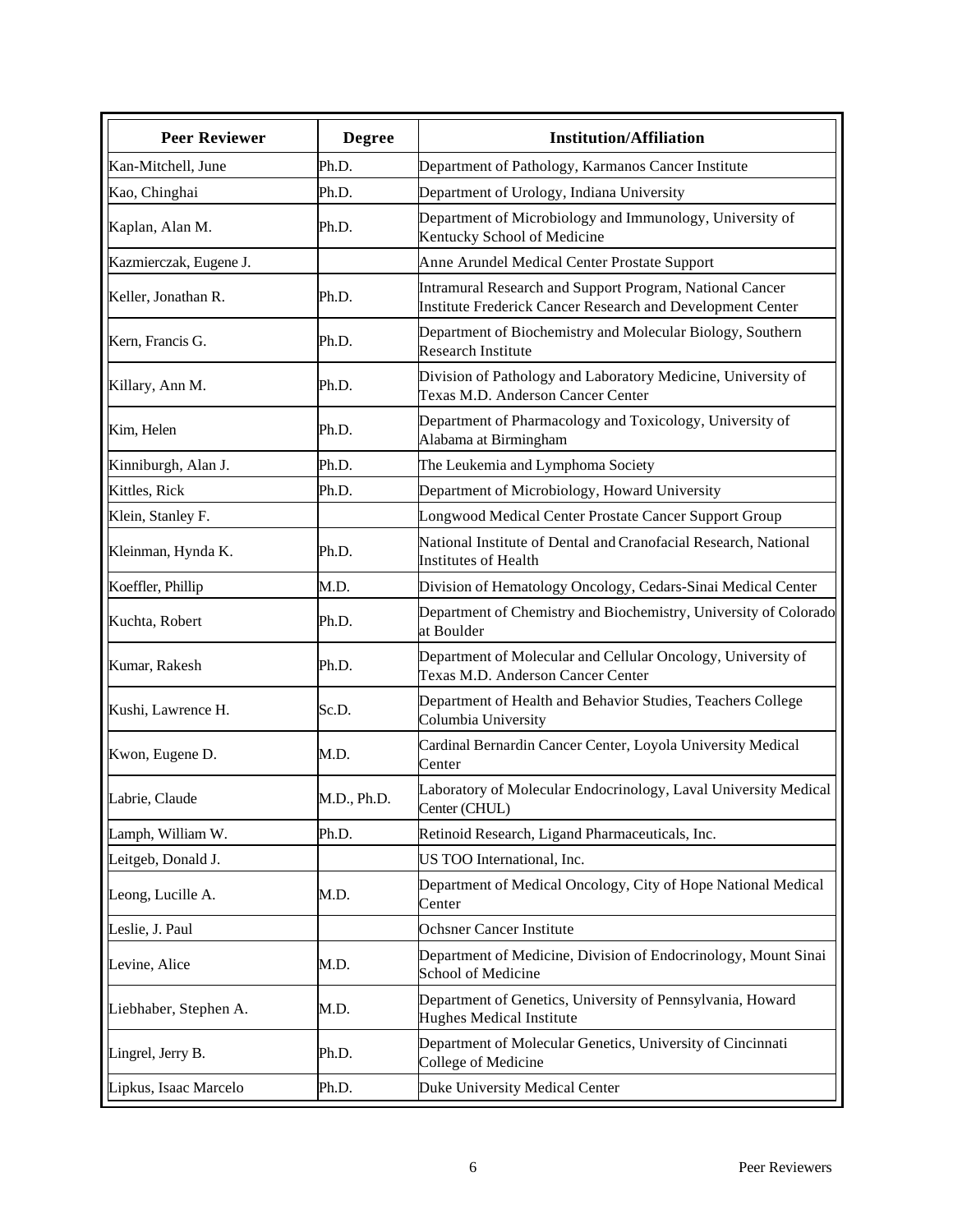| <b>Peer Reviewer</b>    | <b>Degree</b>   | <b>Institution/Affiliation</b>                                                                   |
|-------------------------|-----------------|--------------------------------------------------------------------------------------------------|
| Liu, Brian C.S.         | Ph.D.           | Department of Urology, Brigham and Women's Hospital                                              |
| Loda, Massimo           | M.D.            | Department of Pathology and Adult Oncology, Dana-Farber<br><b>Cancer Institute</b>               |
| Loeb, Virgil            |                 | <b>American Cancer Society</b>                                                                   |
| Lokeshwar, Bal L.       | Ph.D.           | Department of Urology, University of Miami, School of Medicine                                   |
| Lokeshwar, Vinata B.    | Ph.D.           | Department of Urology, University of Miami School of Medicine                                    |
| Lowery, Dolores L.      | M.S.            | <b>Lowery Associates</b>                                                                         |
| Lubahn, Dennis B.       | Ph.D.           | Department of Biochemistry and Child Health, University of<br>Missouri at Columbia               |
| Lubaroff, David M.      | Ph.D.           | Department of Urology, University of Iowa College of Medicine                                    |
| Lum, Clark K.           | Ph.D.           | <b>Executive Secretary</b>                                                                       |
| Lynam, Donald           |                 | US TOO International, Inc.                                                                       |
| Macoska, Jill A.        | Ph.D.           | Department of Surgery/Section of Urology, University of Michigan                                 |
| Madden, Kathleen Shaver | Ph.D.           | <b>Executive Secretary</b>                                                                       |
| Mandelson, Margaret T.  | Ph.D., M.P.H.   | Center for Health Studies, Group Health Cooperative of Puget<br>Sound                            |
| Mantulin, William W.    | Ph.D.           | Department of Physics, University of Illinois at Urbana Champaign                                |
| Marcelli, Marco         | M.D.            | Department of Medicine, Baylor College of Medicine - Veterans<br><b>Affairs Medical Center</b>   |
| Marengo, Susan Ruth     | Ph.D.           | Department of Urology, Case Western Reserve University                                           |
| Mason, Ralph P.         | Ph.D.           | Department of Radiology, University of Texas Southwestern<br><b>Medical Center</b>               |
| Matsunaga, Terry O.     | Ph.D., Pharm.D. | Department of Quality and New Product Development, Imarx<br>Therapeutics, Inc.                   |
| Maxwell, Annette E.     | Dr.P.H.         | Jonsson Comprehensive Cancer Center of Public Health,<br>University of California at Los Angeles |
| McCauley, Laurie K.     | D.D.S., Ph.D.   | Department of Periodontics/Prevention and Geriatrics, University<br>of Michigan                  |
| McConkey, David J.      | Ph.D.           | Department of Cancer Biology, University of Texas M.D.<br><b>Anderson Cancer Center</b>          |
| McCormack, John J.      | Ph.D.           | Department of Pharmacology, University of Vermont                                                |
| McCutchen, Robert R.    |                 | US TOO International, Inc.                                                                       |
| McDonald, Vincent P.    |                 | <b>Center for Prostate Disease Research</b>                                                      |
| McElhiney, George H.    |                 | <b>Metrowest Cancer Center</b>                                                                   |
| McLeskey, Sandra W.     | Ph.D.           | School of Nursing, University of Maryland Baltimore                                              |
| Meadows, Gary G.        | Ph.D.           | Cancer Prevention and Research Center, Washington State<br>University College of Pharmacy        |
| Medrano, Estela E.      | Ph.D.           | Department of Molecular and Cellular Biology, Baylor College of<br>Medicine                      |
| Mehrmann, Louis W.      |                 | <b>American Cancer Society</b>                                                                   |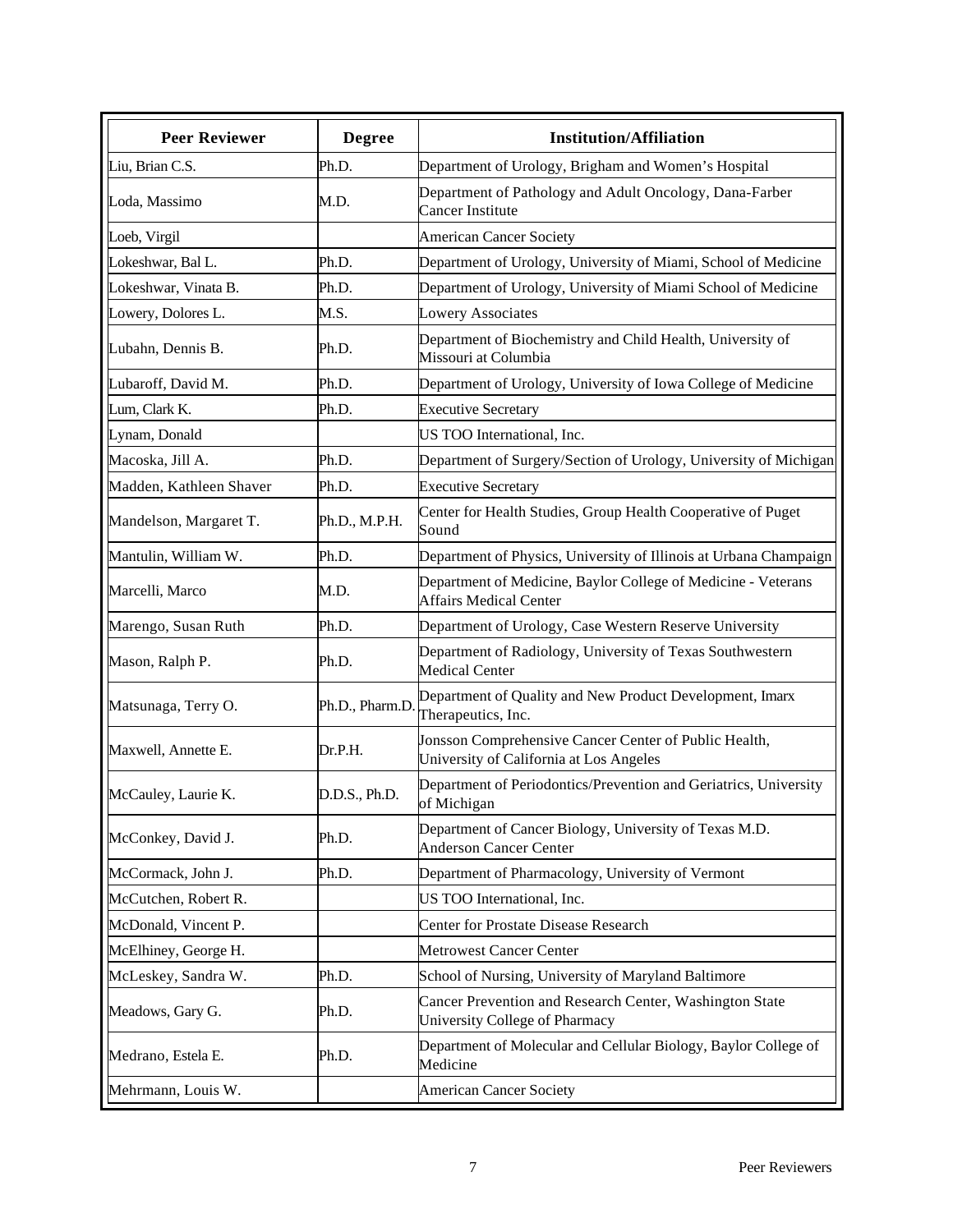| <b>Peer Reviewer</b> | <b>Degree</b> | <b>Institution/Affiliation</b>                                                                                       |
|----------------------|---------------|----------------------------------------------------------------------------------------------------------------------|
| Mehta, Rajeshwari R. | Ph.D.         | Department of Surgical Oncology, University of Illinois Medical<br>Center                                            |
| Meier, Kathryn E.    | Ph.D.         | Department of Pharmacology, Medical University of South<br>Carolina                                                  |
| Miller, Donald M.    | M.D., Ph.D.   | <b>James Graham Brown Cancer Center</b>                                                                              |
| Misrock, S. Leslie   |               | <b>National Prostate Cancer Coalition</b>                                                                            |
| Mohler, James L.     | M.D.          | Departments of Surgery/Urology and Pathology and Laboratory<br>Medicine, University of North Carolina at Chapel Hill |
| Monagle, John J.     | Ph.D.         | Neurofibromatosis, Inc., Mid-Atlantic Chapter                                                                        |
| Morris, Donald G.    | M.D., Ph.D.   | Department of Medicine and Oncology, University of Calgary                                                           |
| Morris, Patricia L.  | Ph.D.         | Population Council, Rockefeller University                                                                           |
| Mukherji, BiJay      | M.D.          | Department of Medicine, University of Connecticut                                                                    |
| Mulhern, Sally A.    | Ph.D.         | <b>Executive Secretary</b>                                                                                           |
| Nanus, David M.      | M.D.          | Department of Medicine, Weill Medical College                                                                        |
| Narayan, Satya       | Ph.D.         | Shands Cancer Center, University of Florida                                                                          |
| Nath, Ravinder       | Ph.D.         | Department of Therapeutic Radiology, Yale University                                                                 |
| Nelson, Colleen      | Ph.D.         | <b>Jack Bell Research Centre</b>                                                                                     |
| Newhouse, Jeffrey H. | M.D.          | Department of Radiology, Columbia College of Physicians and<br>Surgeons                                              |
| Nielsen, Harald C.   |               | <b>US TOO Peoria</b>                                                                                                 |
| Nishimura, Michael   | Ph.D.         | Department of Surgery, University of Chicago Medical Center                                                          |
| Nordeen, Steven K.   | Ph.D.         | Department of Pathology, University of Colorado                                                                      |
| Norris, James S.     | Ph.D.         | Department of Microbiology and Immunology, Medical University<br>of South Carolina                                   |
| Nowak, Norma J.      | Ph.D.         | School of Medicine and Biomedical Sciences, University of New<br>York                                                |
| Nutter, John E.      | Ph.D.         | <b>Executive Secretary</b>                                                                                           |
| O'Rourke, Maureen E. | Ph.D.         | University of North Carolina, Greensboro                                                                             |
| Ove, Peter           | Ph.D.         | <b>Executive Secretary</b>                                                                                           |
| Pasternack, Gary R.  | M.D., Ph.D.   | Division of Molecular Pathology, Johns Hopkins University<br>School of Medicine                                      |
| Peehl, Donna M.      | Ph.D.         | Department of Urology, Stanford University Medical Center                                                            |
| Pence, Barbara C.    | Ph.D.         | Texas Tech University Health Sciences Center                                                                         |
| Penn, Linda Z.       | Ph.D.         | Department of Cellular and Molecular Biology, Ontario Cancer<br>Institute                                            |
| Perz, Catherine A.   | Ph.D.         | University of Houston Victoria                                                                                       |
| Petros, John A.      | M.D.          | Department of Urology, Emory University School of Medicine                                                           |
| Pilgrim, Aubrey      |               | US TOO International, Inc.                                                                                           |
| Pizer, Ellen S.      | M.D., Ph.D.   | Department of Pathology, Johns Hopkins Bayview Medical Center                                                        |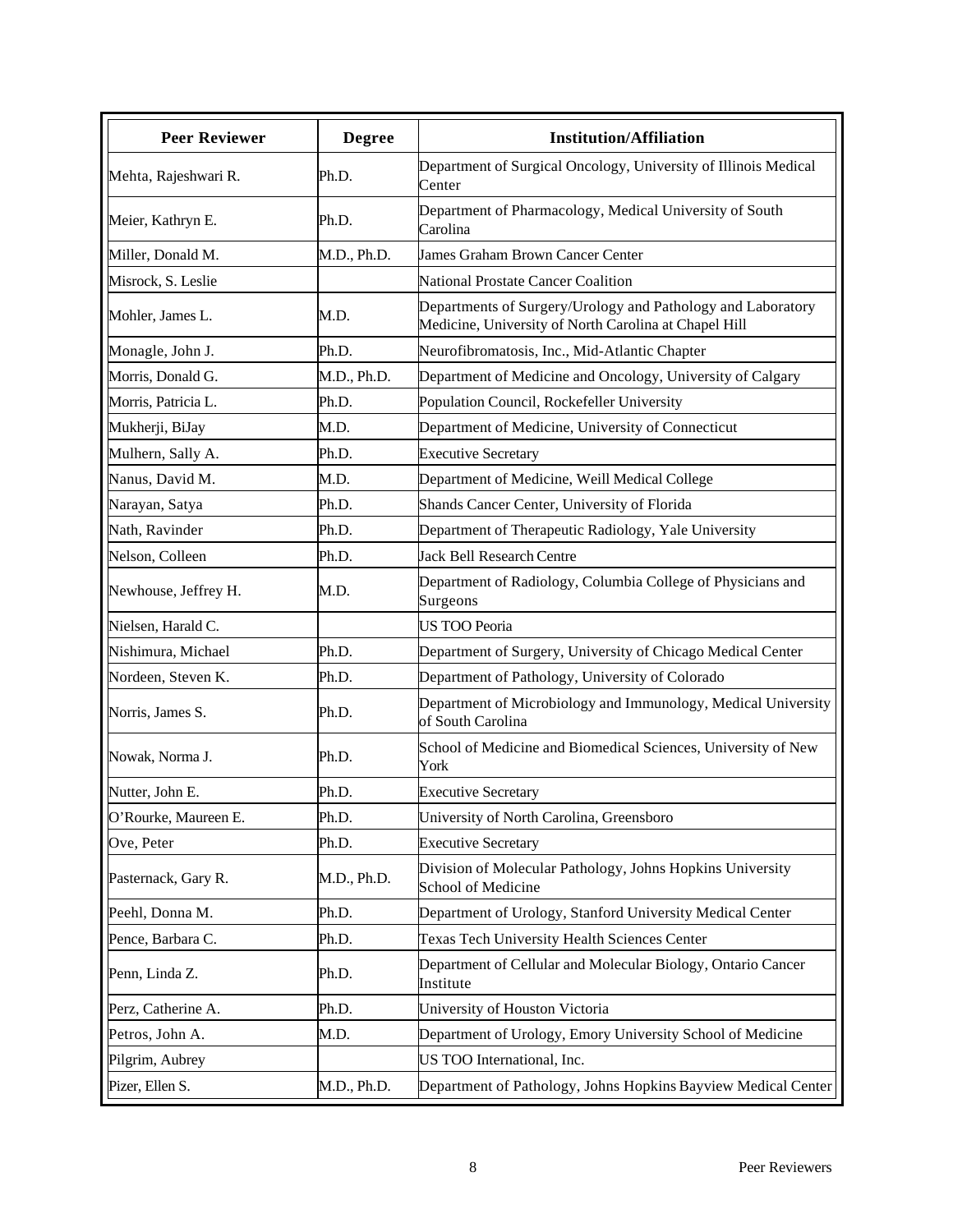| <b>Peer Reviewer</b>        | <b>Degree</b> | <b>Institution/Affiliation</b>                                                                  |
|-----------------------------|---------------|-------------------------------------------------------------------------------------------------|
| Plymate, Stephen R.         | M.D.          | Department of Medicine, University of Washington                                                |
| Potter, Philip M.           | Ph.D.         | Department of Molecular Pharmacology, St. Jude Children's<br>Hospital                           |
| Powers, Kendall G.          | Ph.D.         | <b>Executive Secretary</b>                                                                      |
| Presnell, Sharon Collins    | Ph.D.         | Department of Pathology and Laboratory Medicine, University of<br>North Carolina at Chapel Hill |
| Prochownik, Edward V.       | M.D., Ph.D.   | Division of Oncology, Children's Hospital of Pittsburgh                                         |
| Rangnekar, Vivek M.         | Ph.D.         | Department of Radiation Medicine, University of Kentucky                                        |
| Raz, Avraham                | Ph.D.         | Wayne State University School of Medicine                                                       |
| Reddi, A. Hari              | Ph.D.         | Department of Orthopaedic Surgery, University of California at<br>Davis                         |
| Redpath, John Leslie        | Ph.D.         | Department of Radiation Oncology, University of California at<br>Irvine                         |
| Rennie, Paul                | Ph.D.         | Vancouver General Hospital                                                                      |
| Rice, Michael J.            |               | Veterans Affairs Directorate                                                                    |
| Rickles, Frederick R.       | M.D.          | George Washington University Medical Center                                                     |
| Rinker-Schaeffer, Carrie W. | Ph.D.         | Department of Surgery, University of Chicago                                                    |
| Robbins, Michael E.         | Ph.D.         | Department of Free Radical/Radiation Biology, University of Iowa                                |
| Robins, Diane M.            | Ph.D.         | Department of Human Genetics, University of Michigan Medical<br>School                          |
| Roe, Terrence M.            |               | US TOO International, Inc.                                                                      |
| Roppolo, Louis J.           |               | US TOO International, Inc.                                                                      |
| Ross, Jeff                  | M.D.          | McArdle Laboratory, University of Wisconsin                                                     |
| Rothstein, Jay L.           | Ph.D.         | Department of Microbiology and Immunology, Thomas Jefferson<br>University                       |
| Rowley, David               | Ph.D.         | Department of Molecular and Cellular Biology, Baylor College of<br>Medicine                     |
| Rubin, Mark A               | M.D.          | University of Michigan                                                                          |
| Sabol, John M.              | Ph.D.         | General Electric Medical Systems, Global Applied Sciences<br>Laboratory                         |
| Sadar, Marianne             | Ph.D.         | Department of Cancer Endocrinology, BC Cancer Agency                                            |
| Samei, Ehsan                | Ph.D.         | Department of Radiology, Duke University                                                        |
| Sartor, A. Oliver           | M.D.          | Louisiana State University Medical School                                                       |
| Secrist, John A., III       | Ph.D.         | Divisions of Drug Discovery and Development, Southern Research<br>Institute                     |
| Sehgal, Inder               | D.V.M., Ph.D. | Department of Pharmaceutical Sciences, North Dakota State<br>University College of Pharmacy     |
| Sellers, William            | M.D.          | Department of Adult Oncology, Dana-Farber Cancer Institute                                      |
| Sens, Donald A.             | Ph.D.         | Department of Urology, West Virginia University                                                 |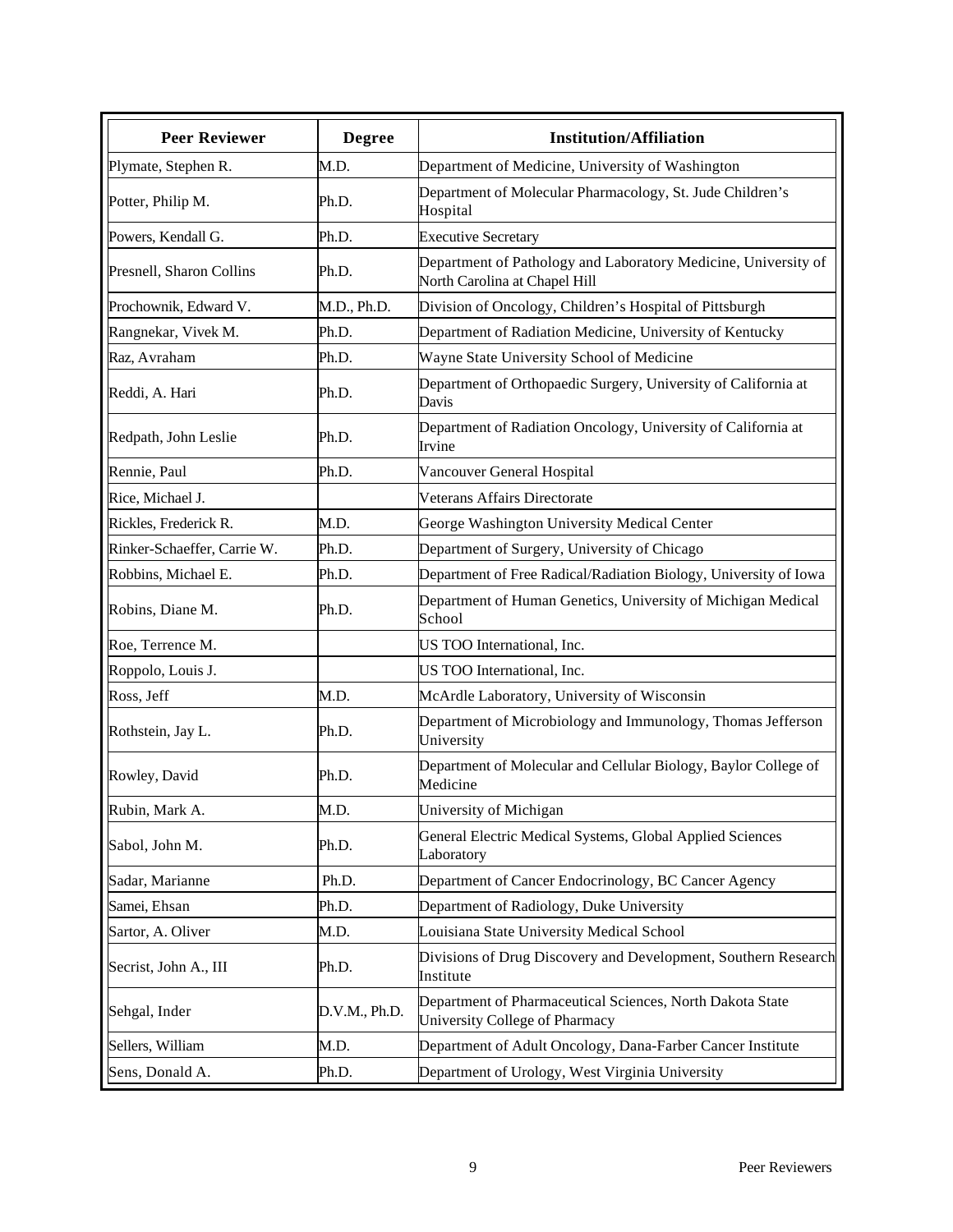| <b>Peer Reviewer</b> | <b>Degree</b> | <b>Institution/Affiliation</b>                                                                |
|----------------------|---------------|-----------------------------------------------------------------------------------------------|
| Shain, Sydney A.     | Ph.D.         | Department of Obstetrics and Gynecology, University of Texas<br><b>Health Science Center</b>  |
| Shi, YuFang          | D.V.M., Ph.D. | Department of Immunology, American Red Cross                                                  |
| Siegal, Gene P.      | M.D., Ph.D.   | Division of Anatomic Pathology, University of Alabama at<br>Birmingham                        |
| Sikes, Robert A.     | Ph.D.         | Department of Urology, University of Virginia Health System                                   |
| Simkins, John C.     |               | US TOO International, Inc.                                                                    |
| Skalnik, David       | Ph.D.         | Wells Center for Pediatric Research                                                           |
| Sloboda, Walter      | M.A.          | <b>Executive Secretary</b>                                                                    |
| Smith, Allen N.      | M.S.          | Developmental Progress, Inc.                                                                  |
| Smith, David I.      | Ph.D.         | Division of Experimental Pathology, Mayo Foundation                                           |
| Sparks, Rodney L.    | Ph.D.         | Department of Structural and Cellular Biology, Tulane School of<br>Medicine                   |
| Spencer, David M.    | Ph.D.         | Department of Immunology, Baylor College of Medicine                                          |
| Spring, Susan B.     | Ph.D.         | <b>Executive Secretary</b>                                                                    |
| Stack, M. Sharon     | Ph.D.         | Department of Obstetrics and Gynecology, Northwestern<br>University                           |
| Stearns, Mark E.     | Ph.D.         | Department of Pathology, Medical College of Pennsylvania and<br>Hahnemann                     |
| Storkus, Walter      | Ph.D.         | Department of Surgery, University of Pittsburgh School of<br>Medicine                         |
| Streeter, Oscar E.   | M.D.          | Department of Radiation Oncology, University of Southern<br>California Norris Cancer Hospital |
| Strobl, Jeannine     | Ph.D.         | Department of Pharmacology and Toxicology, West Virginia<br>University Health Sciences Center |
| Thompson, Aubrey     | Ph.D.         | Human Biological Chemistry and Genetics, University of Texas<br>Medical Branch                |
| Thompson, Timothy C. | Ph.D.         | Scott Department of Urology, Baylor College of Medicine                                       |
| Tricoli, James V.    | Ph.D.         | Department of Radiation Oncology, Fox Chase Cancer Center                                     |
| Tuszynski, George    | Ph.D.         | Department of Pathology, Medical College of Pennsylvania,<br>Hahnemann University             |
| Umbreit, Jay N.      | M.D., Ph.D.   | Division of Hematology/Oncology, University of South Alabama                                  |
| Van Tassel, Roger A. |               | US TOO International, Inc.                                                                    |
| Vannier, Michael W.  | M.D.          | Department of Radiology, University of Iowa                                                   |
| Velicer, Wayne F.    | Ph.D.         | Cancer Prevention Research Center, University of Rhode Island                                 |
| Vetter, John R.      | Ph.D.         | Department of Medical Physics, University of Wisconsin                                        |
| Vieweg, Johannes     | M.D.          | Department of Surgery, Duke University Medical Center                                         |
| Walker, Larry        | Ph.D.         | Thad Cochran Research Center, University of Mississippi School<br>of Pharmacy                 |
| Wang, Zhou           | Ph.D.         | Department of Urology, Northwestern University Medical School                                 |